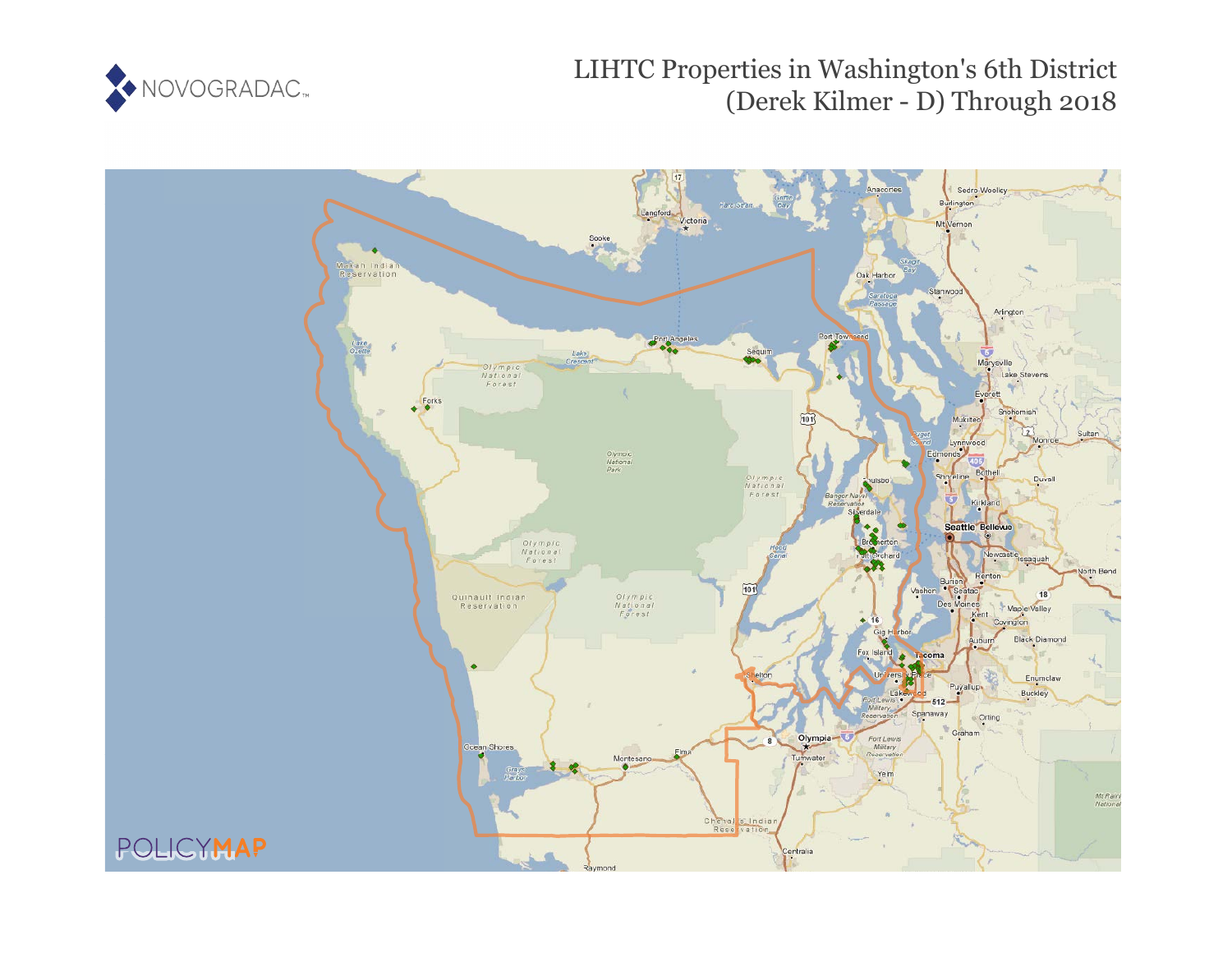| Project Name                       | <b>Address</b>             | City                | <b>State</b> | <b>Zip Code</b> | Nonprofit<br><b>Sponsor</b> | <b>Allocation</b><br>Year | <b>Annual</b><br><b>Allocated</b><br><b>Amount</b> | <b>Year Placed</b><br>in Service | <b>Construction Type</b> | <b>Total</b><br><b>Units</b> | Low<br><b>Income</b><br><b>Units</b> | <b>Rent</b> or<br><b>Income</b><br><b>Ceiling</b> | <b>Credit</b><br><b>Percentage</b> | Tax-<br><b>Exempt</b><br><b>Bond</b> | <b>HUD Multi-Family</b><br><b>Financing/Rental</b><br><b>Assistance</b> |
|------------------------------------|----------------------------|---------------------|--------------|-----------------|-----------------------------|---------------------------|----------------------------------------------------|----------------------------------|--------------------------|------------------------------|--------------------------------------|---------------------------------------------------|------------------------------------|--------------------------------------|-------------------------------------------------------------------------|
| WA-09-00110                        | 4650 BAY VISTA BLVD        | <b>BREMERTON</b>    | WA           | 98312           |                             | Insufficient<br>Data      | ${\bf S0}$                                         | Insufficient<br>Data             | Not Indicated            | ${\bf 82}$                   | $\mathbf 0$                          |                                                   | Not Indicated                      |                                      |                                                                         |
| NORTHPOINT AT CREEKSIDE            | 5601 N 37TH ST             | <b>TACOMA</b>       | WA           | 98407           |                             | Insufficient<br>Data      | $\$0$                                              | Insufficient<br>Data             | Not Indicated            | 402                          | ${\bf 81}$                           |                                                   | Not Indicated                      | Yes                                  |                                                                         |
| 13405 97TH AVE NW                  | 13405 97TH AVE NW          | <b>GIG HARBOR</b>   | WA           | 98329           | $\mathbf{N}\mathbf{o}$      | 1987                      | \$0\$                                              | 1987                             | <b>New Construction</b>  | $\mathbf{1}$                 | $\mathbf{1}$                         |                                                   | Not Indicated No                   |                                      |                                                                         |
| WINTON WOODS I                     | 20043 WINTON LN NW POULSBO |                     | WA           | 98370           |                             | 1987                      | $\boldsymbol{\mathsf{S}}\boldsymbol{\mathsf{0}}$   | 1987                             | New Construction         | 39                           | $39\,$                               |                                                   | 30 % present<br>value              | $_{\rm No}$                          |                                                                         |
| 1400 MARKET ST                     | 1400 MARKET ST             | <b>TACOMA</b>       | WA           |                 | $\mathbf{No}$               | 1988                      | \$0\$                                              | 1988                             | Existing                 | 125                          | 125                                  |                                                   | 30 % present<br>value              | No                                   |                                                                         |
| <b>DUNE GRASS</b>                  | 807 ANCHOR AVE NW          | <b>OCEAN SHORES</b> | WA           | 98569           | No                          | 1988                      | $\$0$                                              | 1988                             | New Construction         | 24                           | 24                                   |                                                   | 30 % present<br>value              | No                                   |                                                                         |
| HORNING PROJECT                    | 1436 DWIGHT ST             | PORT ORCHARD        | WA           | 98366           |                             | 1988                      | $\$0$                                              | 1988                             | New Construction         | $12\,$                       | $12\,$                               |                                                   | Not Indicated No                   |                                      |                                                                         |
| LAURELWOOD GARDENS (GIG<br>HARBOR) | 3444 ERICKSON ST           | <b>GIG HARBOR</b>   | WA           | 98335           | $\rm No$                    | 1989                      | $\$0$                                              | 1988                             | New Construction         | 28                           | $\bf 28$                             |                                                   | 30 % present<br>value              | $\rm No$                             |                                                                         |
| RUTLAND WOODSTOCK                  | 711 N FIRST ST             | <b>TACOMA</b>       | WA           | 98403           | No                          | 1988                      | \$0                                                | 1988                             | Acquisition and Rehab 54 |                              | 54                                   |                                                   | 70 % present<br>value              | No                                   |                                                                         |
| $\mathbf{OX}$ BOW                  | 821 E DIVISION ST          | <b>FORKS</b>        | WA           | 98331           | $\rm No$                    | 1988                      | $\$0$                                              | 1988                             | <b>New Construction</b>  | 20                           | 20                                   |                                                   | $30$ % present<br>value            | $_{\rm No}$                          |                                                                         |
| <b>WAUNA HOMES</b>                 | 13313 97TH AVE NW          | <b>GIG HARBOR</b>   | WA           | 98329           | $\mathbf{No}$               | 1988                      | $\$0$                                              | 1988                             | New Construction         | $\boldsymbol{2}$             | $\boldsymbol{2}$                     |                                                   | $70\,\%$ present<br>value          | $_{\rm No}$                          |                                                                         |
| CHARLESBEE                         | 801 S G ST                 | <b>TACOMA</b>       | WA           | 98405           |                             | 1989                      | $\$0$                                              | 1989                             | Acquisition and Rehab 39 |                              | $\bf 39$                             |                                                   | 30 % present<br>value              | No                                   |                                                                         |
| <b>REMBRANDT</b>                   | 219 ST HELENS AVE          | <b>TACOMA</b>       | WA           | 98402           |                             | 1989                      | \$0                                                | 1989                             | Acquisition and Rehab 29 |                              | $\bf 29$                             |                                                   | 30 % present<br>value              | $_{\rm No}$                          |                                                                         |
| SUNCREST II                        | 213 E PRAIRIE ST           | SEQUIM              | WA           | 98382           | No                          | 1989                      | $\boldsymbol{\mathsf{S}}\boldsymbol{\mathsf{0}}$   | 1989                             | New Construction         | 24                           | $\bf 24$                             |                                                   | 30 % present<br>value              | $\rm No$                             |                                                                         |

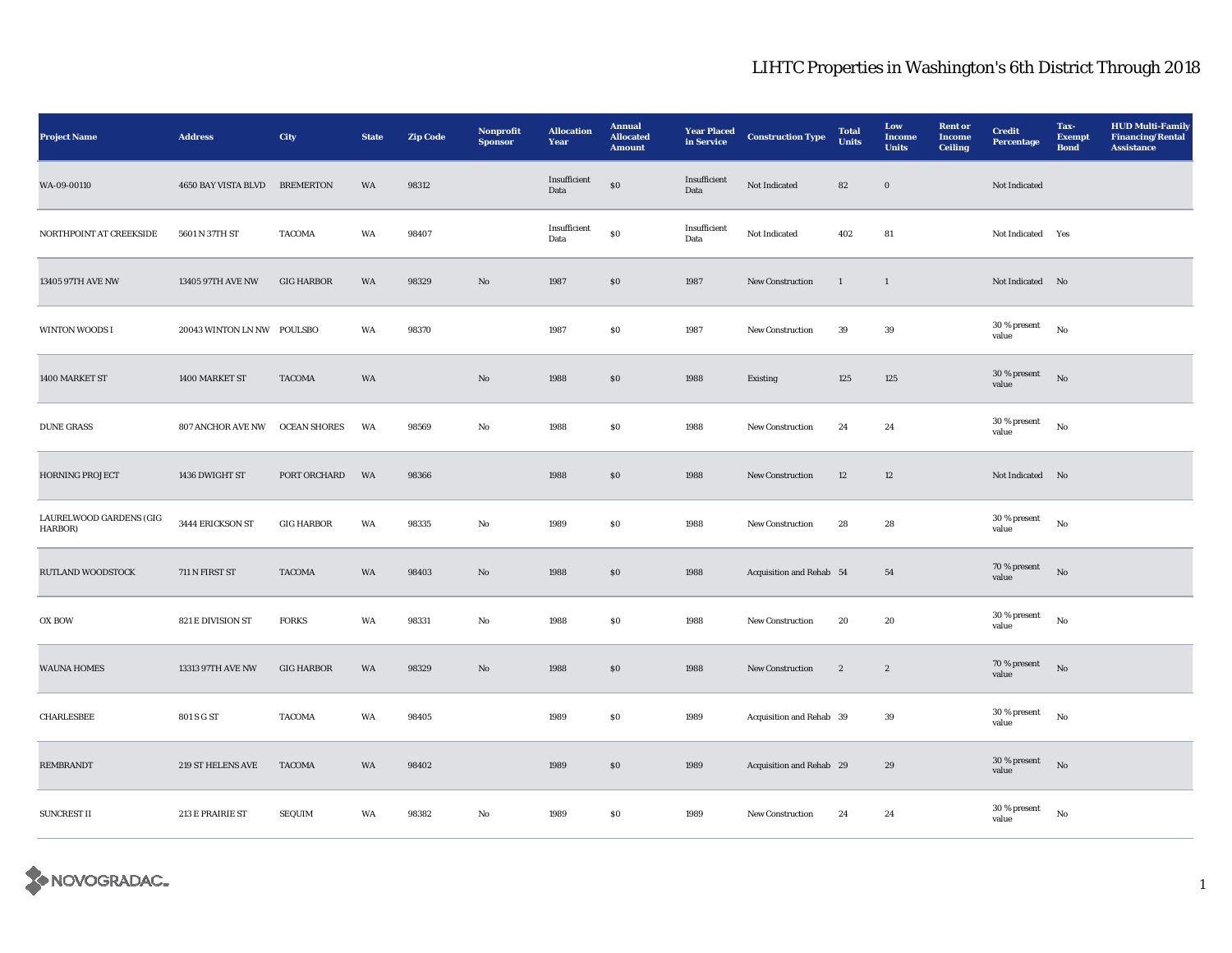| <b>Project Name</b>                                | <b>Address</b>                                  | City                        | <b>State</b> | <b>Zip Code</b> | Nonprofit<br><b>Sponsor</b> | <b>Allocation</b><br>Year | <b>Annual</b><br><b>Allocated</b><br><b>Amount</b> | <b>Year Placed</b><br>in Service | <b>Construction Type</b> | <b>Total</b><br>Units | Low<br><b>Income</b><br><b>Units</b> | <b>Rent</b> or<br><b>Income</b><br><b>Ceiling</b> | <b>Credit</b><br><b>Percentage</b> | Tax-<br><b>Exempt</b><br><b>Bond</b> | <b>HUD Multi-Family</b><br><b>Financing/Rental</b><br><b>Assistance</b> |
|----------------------------------------------------|-------------------------------------------------|-----------------------------|--------------|-----------------|-----------------------------|---------------------------|----------------------------------------------------|----------------------------------|--------------------------|-----------------------|--------------------------------------|---------------------------------------------------|------------------------------------|--------------------------------------|-------------------------------------------------------------------------|
| <b>TIME SQUARE</b>                                 | 26234 ILLINOIS AVE NE KINGSTON                  |                             | WA           | 98346           |                             | 1988                      | S <sub>0</sub>                                     | 1989                             | <b>New Construction</b>  | 16                    | 16                                   |                                                   | Not Indicated No                   |                                      |                                                                         |
| <b>BRANT APTS</b>                                  | 247 TACOMA AVE S                                | <b>TACOMA</b>               | WA           | 98402           |                             | 1989                      | $\$0$                                              | 1990                             | Acquisition and Rehab 38 |                       | 38                                   |                                                   | $70\,\%$ present<br>value          | $_{\rm No}$                          |                                                                         |
| <b>LAURISTON</b>                                   | 235 TACOMA AVE S                                | <b>TACOMA</b>               | WA           | 98402           |                             | 1988                      | $\boldsymbol{\mathsf{S}}\boldsymbol{\mathsf{O}}$   | 1990                             | Acquisition and Rehab 25 |                       | 25                                   |                                                   | Not Indicated No                   |                                      |                                                                         |
| <b>VIRGINA VILLA</b>                               | 200 HIGH SCHOOL RD<br>$_{\rm NE}$               | BAINBRIDGE<br><b>ISLAND</b> | WA           | 98110           |                             | 1989                      | $\$0$                                              | 1990                             | Not Indicated            | 40                    | 40                                   |                                                   | 30 % present<br>value              | $_{\rm No}$                          |                                                                         |
| <b>WARNER CREST</b>                                | 3320 SIXTH AVE                                  | <b>TACOMA</b>               | WA           | 98406           |                             | 1989                      | \$0\$                                              | 1991                             | Acquisition and Rehab 23 |                       | 23                                   |                                                   | 70 % present<br>value              | No                                   |                                                                         |
| <b>DISCOVERY VIEW</b>                              | 1051 HANCOCK STREET PORT TOWNSEND WA            |                             |              | 98368           | No                          | 1993                      | \$110,080                                          | 1992                             | <b>New Construction</b>  | 48                    | 47                                   |                                                   | 70 % present<br>value              | No                                   | Yes                                                                     |
| COLONIAL SQUARE<br><b>APARTMENTS</b>               | 701 COMMERCE STREET TACOMA                      |                             | WA           | 98402           | No                          | 1994                      | \$367,030                                          | 1993                             | New Construction         | 43                    | 43                                   |                                                   | 70 % present<br>value              | $_{\rm No}$                          | $\mathbf{N}\mathbf{o}$                                                  |
| COMMONWEALTH APARTMENTS 1401 SOUTH M STREET TACOMA |                                                 |                             | WA           | 98405           | No                          | 1994                      | \$105,031                                          | 1994                             | New Construction         | 12                    | $12\phantom{.0}$                     |                                                   | 70 % present<br>value              | No                                   | No                                                                      |
| <b>LINCOLN COMMONS APTS</b>                        | 1001 LINCOLN ST                                 | HOQUIAM                     | WA           | 98550           | $\mathbf{No}$               | 1994                      | \$352,369                                          | 1994                             | <b>New Construction</b>  | 60                    | 42                                   | 50% AMGI                                          | 70 % present<br>value              | $\rm No$                             |                                                                         |
| MATSUSAKA TOWNHOMES                                | 801 S 14TH ST                                   | <b>TACOMA</b>               | WA           | 98405           | Yes                         | 1994                      | \$337,796                                          | 1994                             | <b>New Construction</b>  | 26                    | 25                                   |                                                   | 70 % present<br>value              | $_{\rm No}$                          | Yes                                                                     |
| <b>FAIRCHILD HEIGHTS</b><br><b>APARTMENTS</b>      | 2301 W 18TH STREET                              | PORT ANGELES                | WA           | 98363           | No                          | 1995                      | \$435,294                                          | 1995                             | <b>New Construction</b>  | 54                    | 53                                   |                                                   | 70 % present<br>value              | No                                   | No                                                                      |
| <b>LUND POINTE</b>                                 | $3301$ VALENTINE LANE $\,$<br>$\rm SE$          | PORT ORCHARD                | WA           | 98366           | No                          | 1995                      | \$144,000                                          | 1995                             | New Construction         | 24                    | 24                                   |                                                   | 70 % present<br>value              | $_{\rm No}$                          | No                                                                      |
| <b>SUNCREST VILLAGE</b>                            | 251 S FIFTH AVE                                 | SEQUIM                      | WA           | 98382           | No                          | 1994                      | \$89,794                                           | 1995                             | New Construction         | $37\,$                | 37                                   | 60% AMGI                                          | 70 % present<br>value              | $\rm No$                             | Yes                                                                     |
| WINTON WOODS PHASE II                              | $20043$ WINTON LANE<br>$\ensuremath{\text{NW}}$ | POULSBO                     | WA           | 98370           | No                          | 1996                      | \$207,207                                          | 1995                             | <b>New Construction</b>  | 43                    | 42                                   |                                                   | 70 % present<br>value              | No                                   | No                                                                      |

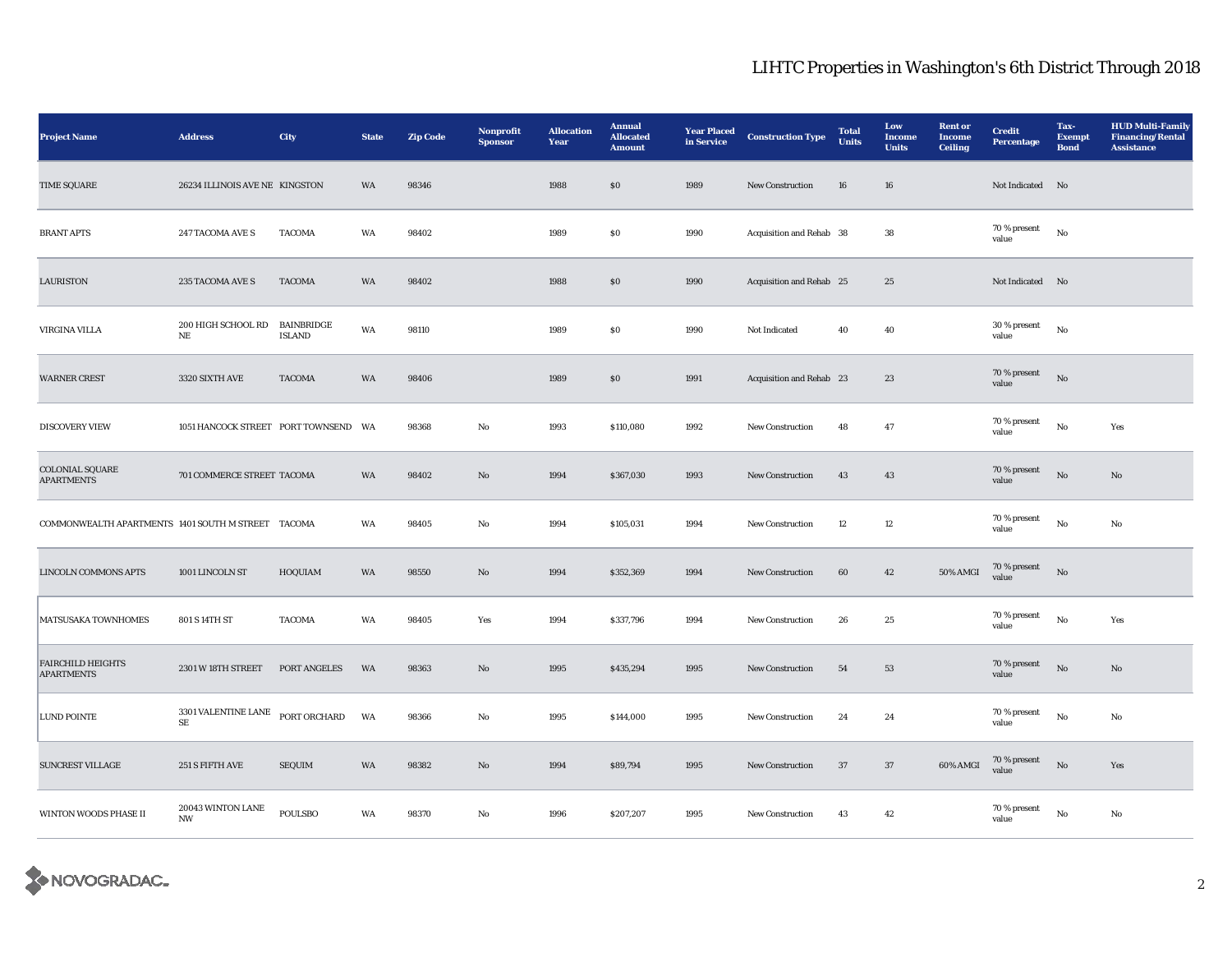| <b>Project Name</b>                            | <b>Address</b>                      | City             | <b>State</b> | <b>Zip Code</b> | Nonprofit<br><b>Sponsor</b> | <b>Allocation</b><br>Year | <b>Annual</b><br><b>Allocated</b><br><b>Amount</b> | <b>Year Placed</b><br>in Service | <b>Construction Type</b>                                | <b>Total</b><br><b>Units</b> | Low<br><b>Income</b><br><b>Units</b> | <b>Rent or</b><br><b>Income</b><br><b>Ceiling</b> | <b>Credit</b><br>Percentage | Tax-<br><b>Exempt</b><br><b>Bond</b> | <b>HUD Multi-Family</b><br><b>Financing/Rental</b><br><b>Assistance</b> |
|------------------------------------------------|-------------------------------------|------------------|--------------|-----------------|-----------------------------|---------------------------|----------------------------------------------------|----------------------------------|---------------------------------------------------------|------------------------------|--------------------------------------|---------------------------------------------------|-----------------------------|--------------------------------------|-------------------------------------------------------------------------|
| <b>SUNCREST VILLAGE</b>                        | <b>251 S 5TH AVE</b>                | <b>SEQUIM</b>    | WA           | 98382           | $\mathbf{N}\mathbf{o}$      | 1995                      | \$89,794                                           | 1995                             | New Construction                                        | 37                           | ${\bf 36}$                           |                                                   | 70 % present<br>value       |                                      | Yes                                                                     |
| <b>FAWCETT STREET</b>                          | 435 FAWCETT                         | <b>TACOMA</b>    | WA           | 98402           | Yes                         | 1996                      | \$443,748                                          | 1996                             | New Construction                                        | 60                           | $\bf 59$                             | 50% AMGI                                          | 70 % present<br>value       | $\rm\, No$                           | No                                                                      |
| <b>GOLDEN TIDES II</b>                         | 9239 BAYSHORE DR NW SILVERDALE      |                  | WA           | 98383           | $\mathbf{N}\mathbf{o}$      | 1996                      | \$297,010                                          | 1996                             | New Construction                                        | ${\bf 45}$                   | $\bf 44$                             |                                                   | 70 % present<br>value       | $\rm No$                             | Yes                                                                     |
| <b>GRIFFIN GLEN</b>                            | 5163 MARIAH LANE NE BREMERTON       |                  | WA           | 98311           | $\rm No$                    | 1996                      | \$475,401                                          | 1996                             | New Construction                                        | 96                           | $\bf 95$                             |                                                   | 70 % present<br>value       | $\rm\thinspace No$                   | No                                                                      |
| MAX HALE CENTER                                | 285 5TH STREET                      | <b>BREMERTON</b> | WA           | 98337           | Yes                         | 1996                      | \$311,983                                          | 1996                             | New Construction                                        | ${\bf 53}$                   | $52\,$                               |                                                   | 70 % present<br>value       | $\rm No$                             | No                                                                      |
| <b>OLYMPIC POINTE APTS I</b>                   | 3100 SE ORLANDO ST                  | PORT ORCHARD     | WA           | 98366           | No                          | 1994                      | \$284,400                                          | 1996                             | <b>New Construction</b>                                 | 51                           | 51                                   | 60% AMGI                                          | $70\,\%$ present<br>value   | $\rm No$                             | No                                                                      |
| SRO HOUSING FOR HOMELESS                       | 621 SOUTH YAKIMA                    | <b>TACOMA</b>    | WA           | 98402           | Yes                         | 1996                      | \$111,121                                          | 1996                             | Both New Construction 33<br>and $\mathrm{A}/\mathrm{R}$ |                              | $32\,$                               |                                                   | 70 % present<br>value       | $\mathbf{N}\mathbf{o}$               |                                                                         |
| OLYMPIC POINTE APARTMENTS                      | 3100 SE ORLANDO ST,<br><b>BLDGA</b> | PORT ORCHARD     | WA           | 98366           | No                          | 1996                      | \$284,400                                          | 1996                             | New Construction                                        | 51                           | 50                                   |                                                   | 70 % present<br>value       |                                      | No                                                                      |
| PINE TREE HARBOR<br><b>APARTMENTS</b>          | 2501 SOUTH G ST                     | <b>TACOMA</b>    | WA           | 98405           | $\mathbf{N}\mathbf{o}$      | 2005                      | \$100,680                                          | 2005                             | Acquisition and Rehab 60                                |                              | 58                                   |                                                   | 30 % present<br>value       | $_{\rm No}$                          | Yes                                                                     |
| REDWOOD JUNIPER APARTMENT! 3015 N PEARL STREET |                                     | TACOMA           | WA           | 98407           | No                          | 2005                      | \$390,563                                          | 2005                             | Acquisition and Rehab 215                               |                              | 210                                  |                                                   | 30 % present<br>value       | $\rm No$                             | Yes                                                                     |
| VINTAGE AT SEQUIM                              | 1009 BRACKETT ROAD SEQUIM           |                  | WA           | 98382-3245      | Yes                         | 2007                      | \$509,146                                          | 2006                             | New Construction                                        | 118                          | 116                                  |                                                   | 30 % present<br>value       | Yes                                  | No                                                                      |
| ORCHARD HEIGHTS                                | 4901 S. 56TH                        | <b>TACOMA</b>    | WA           | 98409           | No                          | 2007                      | \$335,250                                          | 2006                             | New Construction                                        | ${\bf 26}$                   | $\bf 25$                             |                                                   | 70 % present<br>value       | $\rm No$                             | No                                                                      |
| <b>CATALINA APARTMENTS</b>                     | 1616 AND 1717 SOUTH<br>YAKIMA ST    | <b>TACOMA</b>    | <b>WA</b>    | 98405           | Yes                         | 2007                      | \$563,587                                          | 2007                             | Acquisition and Rehab 43                                |                              | $42\,$                               |                                                   | 70 % present<br>value       | $_{\rm No}$                          | Yes                                                                     |
| HIGHLAND COMMONS I                             | 1702 MELODY CIRCLE PORT ANGELES     |                  | WA           | 98362-4974      | No                          | 1998                      | \$405,076                                          | 1997                             | <b>New Construction</b>                                 | 55                           | 54                                   |                                                   | 70 % present<br>value       | No                                   | No                                                                      |

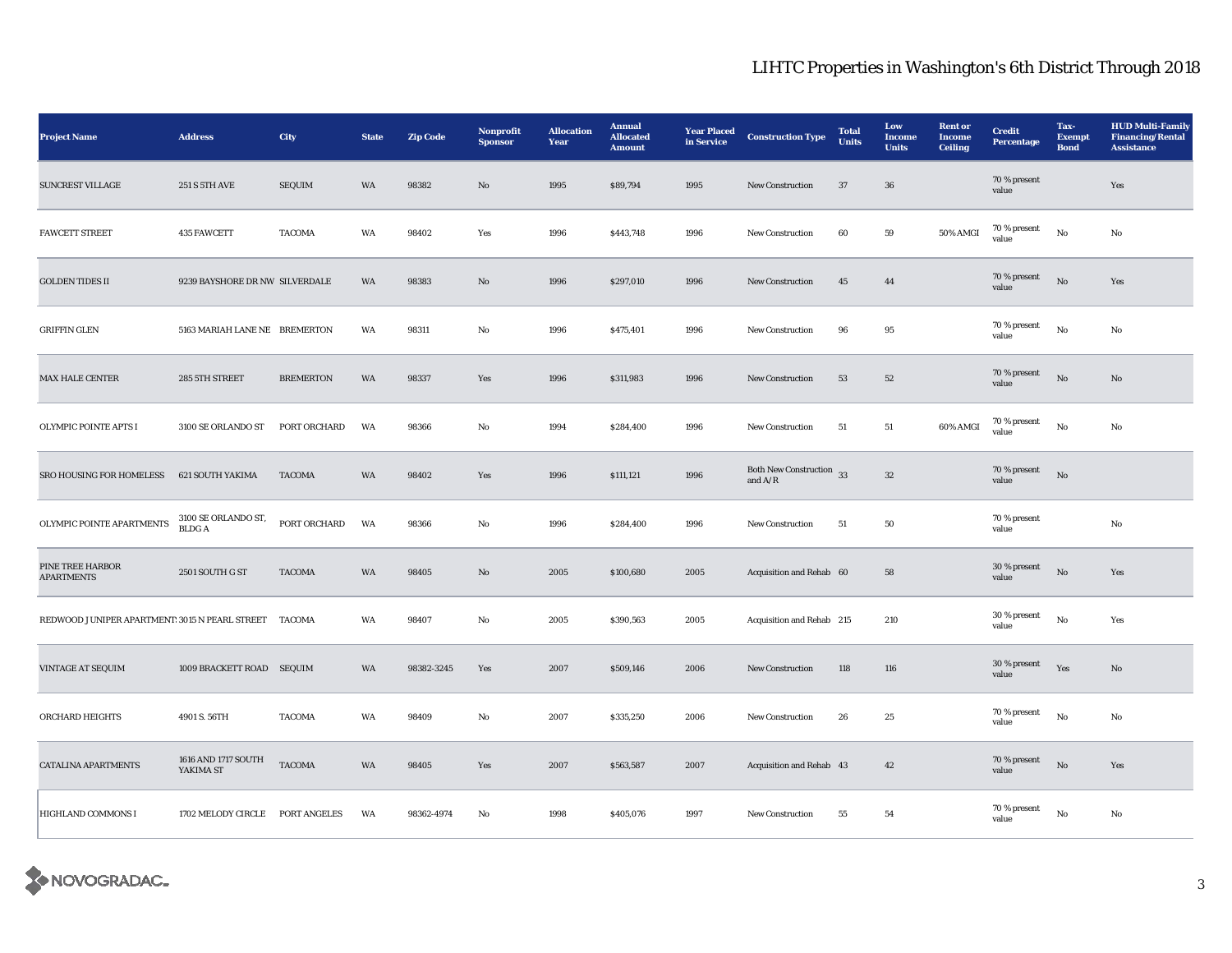| <b>Project Name</b>                         | <b>Address</b>                                  | City              | <b>State</b> | <b>Zip Code</b> | Nonprofit<br><b>Sponsor</b> | <b>Allocation</b><br>Year | <b>Annual</b><br><b>Allocated</b><br><b>Amount</b> | <b>Year Placed</b><br>in Service | <b>Construction Type</b>  | <b>Total</b><br><b>Units</b> | Low<br><b>Income</b><br><b>Units</b> | <b>Rent</b> or<br><b>Income</b><br><b>Ceiling</b> | <b>Credit</b><br>Percentage | Tax-<br><b>Exempt</b><br><b>Bond</b> | <b>HUD Multi-Family</b><br><b>Financing/Rental</b><br><b>Assistance</b> |
|---------------------------------------------|-------------------------------------------------|-------------------|--------------|-----------------|-----------------------------|---------------------------|----------------------------------------------------|----------------------------------|---------------------------|------------------------------|--------------------------------------|---------------------------------------------------|-----------------------------|--------------------------------------|-------------------------------------------------------------------------|
| <b>MADRONA MANOR</b>                        | $3900$ MADRONA DRIVE<br>$\rm SE$                | PORT ORCHARD      | <b>WA</b>    | 98366           | No                          | 1998                      | \$308,685                                          | 1997                             | <b>New Construction</b>   | 40                           | 39                                   |                                                   | 70 % present<br>value       | $\mathbf{N}\mathbf{o}$               | Yes                                                                     |
| OLYMPIC POINTE II<br><b>APARTMENTS</b>      | 3100 SE ORLANDO ST.,<br>BLDGS. G, H AND I       | PORT ORCHARD      | WA           | 98366           | $\mathbf {No}$              | 1997                      | \$149,750                                          | 1997                             | New Construction          | 26                           | $\bf 25$                             |                                                   | 70 % present<br>value       | $_{\rm No}$                          | No                                                                      |
| <b>WESTSIDE ESTATES</b>                     | 922 N PEARL                                     | <b>TACOMA</b>     | WA           | 98406           | $\rm No$                    | 1997                      | \$471,877                                          | 1997                             | Acquisition and Rehab 448 |                              | 441                                  |                                                   | 30 % present<br>value       | $_{\rm No}$                          | No                                                                      |
| CONSERVATORY PLACE APTS II 319 S G ST       |                                                 | <b>TACOMA</b>     | WA           | 98405           | Yes                         | 1997                      | \$390,407                                          | 1998                             | <b>New Construction</b>   | 50                           | 50                                   | 60% AMGI                                          | 70 % present<br>value       | No                                   | No                                                                      |
| <b>EVERGREEN COURT</b><br><b>APARTMENTS</b> | 2202 WEST 16TH<br><b>STREET</b>                 | PORT ANGELES      | WA           | 98363-5138      | $\rm No$                    | 1998                      | \$239,650                                          | 1998                             | <b>New Construction</b>   | 40                           | 40                                   |                                                   | 70 % present<br>value       | $_{\rm No}$                          | No                                                                      |
| <b>SAN JUAN COMMONS</b>                     | 3300 SAN JUAN<br><b>AVENUE</b>                  | PORT TOWNSEND WA  |              | 98368           | $_{\rm No}$                 | 1999                      | \$300,000                                          | 1998                             | New Construction          | ${\bf 51}$                   | ${\bf 50}$                           |                                                   | $70\,\%$ present<br>value   | $_{\rm No}$                          | $_{\rm No}$                                                             |
| <b>CONSERVATORY PLACE APTS I</b>            | 203 S G ST                                      | <b>TACOMA</b>     | WA           | 98405           | Yes                         | 1996                      | \$185,423                                          | 1998                             | New Construction          | 40                           | 40                                   | 60% AMGI                                          | 70 % present<br>value       | $\rm No$                             | $\mathbf{No}$                                                           |
| <b>CLARKE COURT</b>                         | 620 W CUSHING ST                                | <b>ABERDEEN</b>   | WA           | 98520           | Yes                         | 1997                      | \$251,484                                          | 1999                             | <b>New Construction</b>   | 26                           | $\bf 25$                             | 60% AMGI                                          | 30 % present<br>value       | $_{\rm No}$                          |                                                                         |
| <b>GOLDEN TIDES III</b>                     | 9225 BAYSHORE DRIVE<br>$\ensuremath{\text{NW}}$ | <b>SILVERDALE</b> | WA           | 98383-8372      | $\mathbf{N}\mathbf{o}$      | 2000                      | \$121,124                                          | 1999                             | New Construction          | 18                           | $18\,$                               |                                                   | $70\,\%$ present<br>value   | $\rm No$                             | Yes                                                                     |
| HIGHLAND COMMONS II                         | 1701 MELODY CIRCLE                              | PORT ANGELES      | WA           | 98362-4973      | No                          | 2001                      | \$356,631                                          | 1999                             | New Construction          | 44                           | 44                                   |                                                   | 70 % present<br>value       | $\rm\thinspace No$                   | No                                                                      |
| <b>HILLTOP RIDGE</b>                        | 1914 SOUTH PINE<br><b>STREET</b>                | PORT ANGELES      | WA           | 98362-2443      | Yes                         | 1999                      | \$71,555                                           | 1999                             | Acquisition and Rehab 35  |                              | 34                                   |                                                   | 70 % present<br>value       | $\rm No$                             | Yes                                                                     |
| <b>LEE PLAZA</b>                            | 112 WEST FIRST STREET PORT ANGELES              |                   | WA           | 98362-2603      | $\rm\bf No$                 | 2000                      | \$476,486                                          | 1999                             | New Construction          | $\bf 48$                     | $\bf 47$                             |                                                   | 70 % present<br>value       | $_{\rm No}$                          | Yes                                                                     |
| <b>OLYMPUS HOTEL</b>                        | 815 PACIFIC AVENUE TACOMA                       |                   | WA           | 98402-5209      | Yes                         | 2001                      | \$241,942                                          | 1999                             | New Construction          | 49                           | 49                                   |                                                   | 70 % present<br>value       | $\rm No$                             | No                                                                      |
| KINGSTON RIDGE APARTMENTS 26659 MYRTLE LANE |                                                 | <b>KINGSTON</b>   | WA           | 98346-9464      | $\mathbf {No}$              | 2008                      | \$69,328                                           | 2007                             | Acquisition and Rehab 43  |                              | $\bf{22}$                            |                                                   | 30 % present<br>value       | $\rm No$                             | No                                                                      |

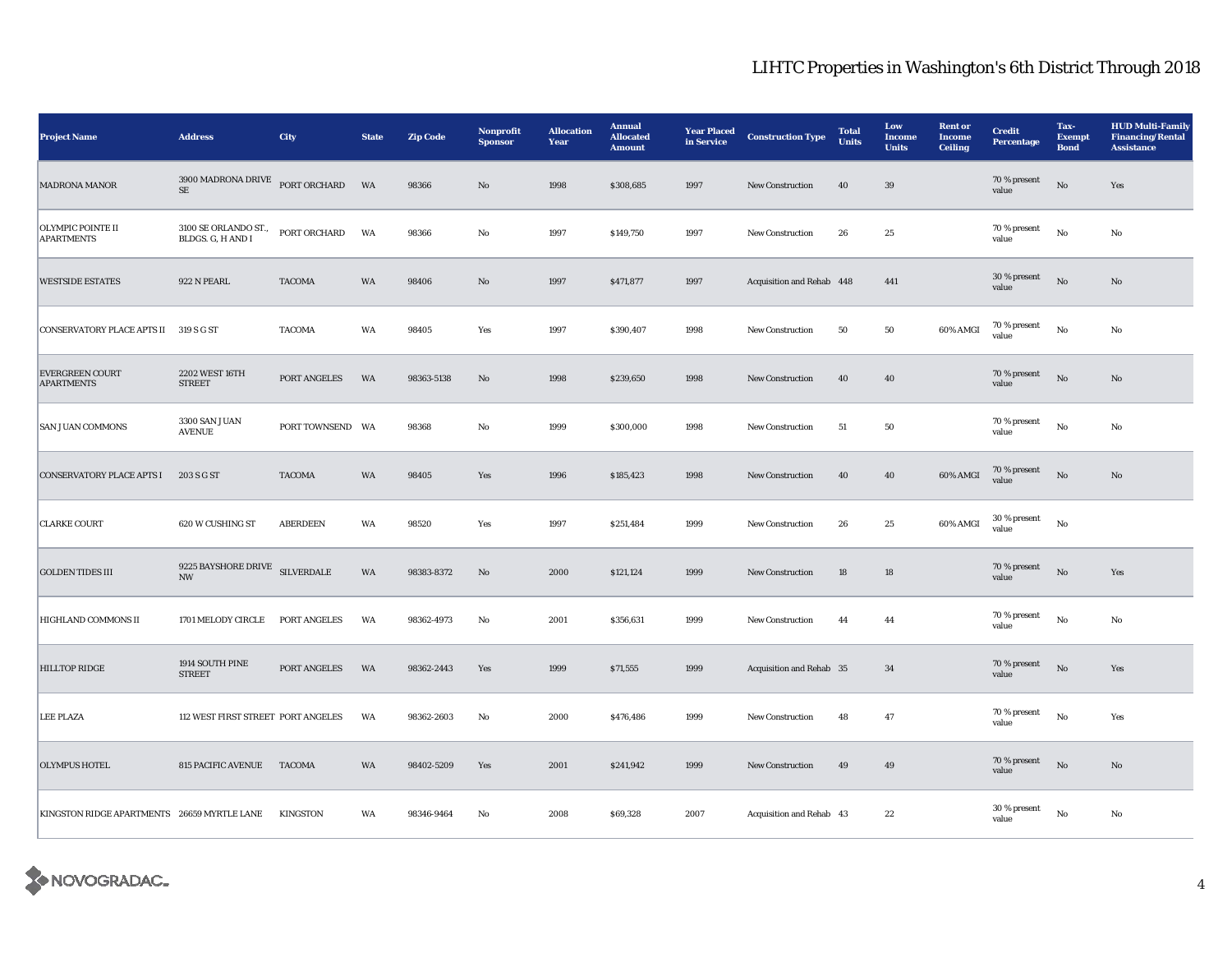| <b>Project Name</b>                           | <b>Address</b>                                                 | City                               | <b>State</b> | <b>Zip Code</b> | Nonprofit<br><b>Sponsor</b> | <b>Allocation</b><br>Year | <b>Annual</b><br><b>Allocated</b><br><b>Amount</b> | <b>Year Placed</b><br>in Service | <b>Construction Type</b>  | <b>Total</b><br><b>Units</b> | Low<br><b>Income</b><br><b>Units</b> | <b>Rent</b> or<br><b>Income</b><br><b>Ceiling</b> | <b>Credit</b><br><b>Percentage</b> | Tax-<br><b>Exempt</b><br><b>Bond</b> | <b>HUD Multi-Family</b><br><b>Financing/Rental</b><br><b>Assistance</b> |
|-----------------------------------------------|----------------------------------------------------------------|------------------------------------|--------------|-----------------|-----------------------------|---------------------------|----------------------------------------------------|----------------------------------|---------------------------|------------------------------|--------------------------------------|---------------------------------------------------|------------------------------------|--------------------------------------|-------------------------------------------------------------------------|
| MONTESANO HARBOR ANNEX<br><b>APTS</b>         | 141 S RIVER ST                                                 | <b>MONTESANO</b>                   | WA           | 98563           | Yes                         | 2005                      | \$110,390                                          | 2007                             | Acquisition and Rehab 23  |                              | 23                                   | 60% AMGI                                          | 70 % present<br>value              | $\rm No$                             | Yes                                                                     |
| MONTESANO HARBOR APTS.                        | 114 E MARCY AVE                                                | MONTESANO                          | WA           | 98563           | Yes                         | 2008                      | \$138,082                                          | 2007                             | Acquisition and Rehab 30  |                              | $30\,$                               |                                                   | 70 % present<br>value              | $\rm No$                             | Yes                                                                     |
| ORCHARD HILLS APTS (TACOMA) 5701 ORCHARD ST W |                                                                | <b>TACOMA</b>                      | <b>WA</b>    | 98467           | No                          | 2006                      | \$495,553                                          | 2007                             | Acquisition and Rehab 176 |                              | 176                                  | 60% AMGI                                          | $30\,\%$ present<br>value          | Yes                                  | No                                                                      |
| ORCHARD WEST                                  | 4866 S 48TH STREET                                             | <b>TACOMA</b>                      | WA           | 98409           | No                          | 2008                      | \$317,682                                          | 2007                             | New Construction          | ${\bf 26}$                   | 25                                   |                                                   | 70 % present<br>value              | No                                   | No                                                                      |
| PARK PLACE APARTMENTS                         | 110 NE BROOKDALE<br>LANE                                       | <b>BREMERTON</b>                   | WA           | 98311-9192      | $\mathbf{No}$               | 2008                      | \$159,620                                          | 2007                             | Acquisition and Rehab 86  |                              | $52\,$                               |                                                   | 30 % present<br>value              | $\rm No$                             | Yes                                                                     |
| <b>CONIFER WOODS</b>                          | $4698$ SE CONIFER PARK<br>DR                                   | PORT ORCHARD                       | WA           | 98366-2132      | No                          | 2008                      | \$98,115                                           | 2007                             | Acquisition and Rehab 72  |                              | 36                                   |                                                   | 30 % present<br>value              | No                                   | Yes                                                                     |
| <b>VINTAGE AT SILVERDALE</b>                  | 3291 NW TEDS FARM<br>STREET (3291 MOUNT<br><b>VINTAGE WAY)</b> | SILVERDALE                         | WA           | 98383           | Yes                         | 2008                      | \$1,034,868                                        | 2007                             | New Construction          | 240                          | 237                                  |                                                   | 30 % present<br>value              | Yes                                  | $\mathbf{N}\mathbf{o}$                                                  |
| MONTESANO HARBOR ANNEX<br>APTS.               | 141 S RIVER ST                                                 | <b>MONTESANO</b>                   | WA           | 98563           | Yes                         | 2008                      | \$110,390                                          | 2007                             | Acquisition and Rehab 24  |                              | 23                                   |                                                   | 70 % present<br>value              | $_{\rm No}$                          | Yes                                                                     |
| <b>SCENIC PINES APARTMENTS</b>                | 5701 ORCHARD ST W                                              | <b>TACOMA</b>                      | WA           | 98467           | $\mathbf{N}\mathbf{o}$      | 2007                      | \$495,553                                          | 2007                             | Acquisition and Rehab 176 |                              | 175                                  |                                                   | 30 % present<br>value              | Yes                                  | $\mathbf{N}\mathbf{o}$                                                  |
| <b>SUNCREST I SENIOR</b>                      | 201 E PRAIRIE ST                                               | <b>SEQUIM</b>                      | WA           | 98382           | Yes                         | 2009                      | \$215,415                                          | 2008                             | Acquisition and Rehab 44  |                              | 43                                   |                                                   | 70 % present<br>value              | $_{\rm No}$                          | Yes                                                                     |
| <b>ELK CREEK APARTMENTS</b>                   | 90 S RHODEFER RD                                               | <b>SEQUIM</b>                      | WA           | 98382-3574      | Yes                         | 2008                      | \$623,460                                          | 2008                             | New Construction          | 138                          | 136                                  |                                                   | 30 % present<br>value              | Yes                                  | No                                                                      |
| <b>ISLAND TERRACE</b>                         | 821 HIGH SCHOOL RD                                             | <b>BAINBRIDGE</b><br><b>ISLAND</b> | WA           | 98110           | Yes                         | 2008                      | \$249,007                                          | 2008                             | Acquisition and Rehab 48  |                              | 47                                   |                                                   | 70 % present<br>value              | $_{\rm No}$                          | Yes                                                                     |
| CLARIDGE COURT APARTMENTS 1235 LANDES ST      |                                                                | PORT TOWNSEND WA                   |              | 98368-8331      | Yes                         | 2009                      | \$63,084                                           | 2009                             | Acquisition and Rehab 44  |                              | 43                                   |                                                   | 30 % present<br>value              | Yes                                  | Yes                                                                     |
| <b>GUADALUPE VISTA</b>                        | 1305 SOUTH G ST                                                | <b>TACOMA</b>                      | WA           | 98405           | Yes                         | 2009                      | \$981,288                                          | 2009                             | New Construction          | 51                           | 50                                   |                                                   | 70 % present<br>value              | $\rm No$                             | Yes                                                                     |

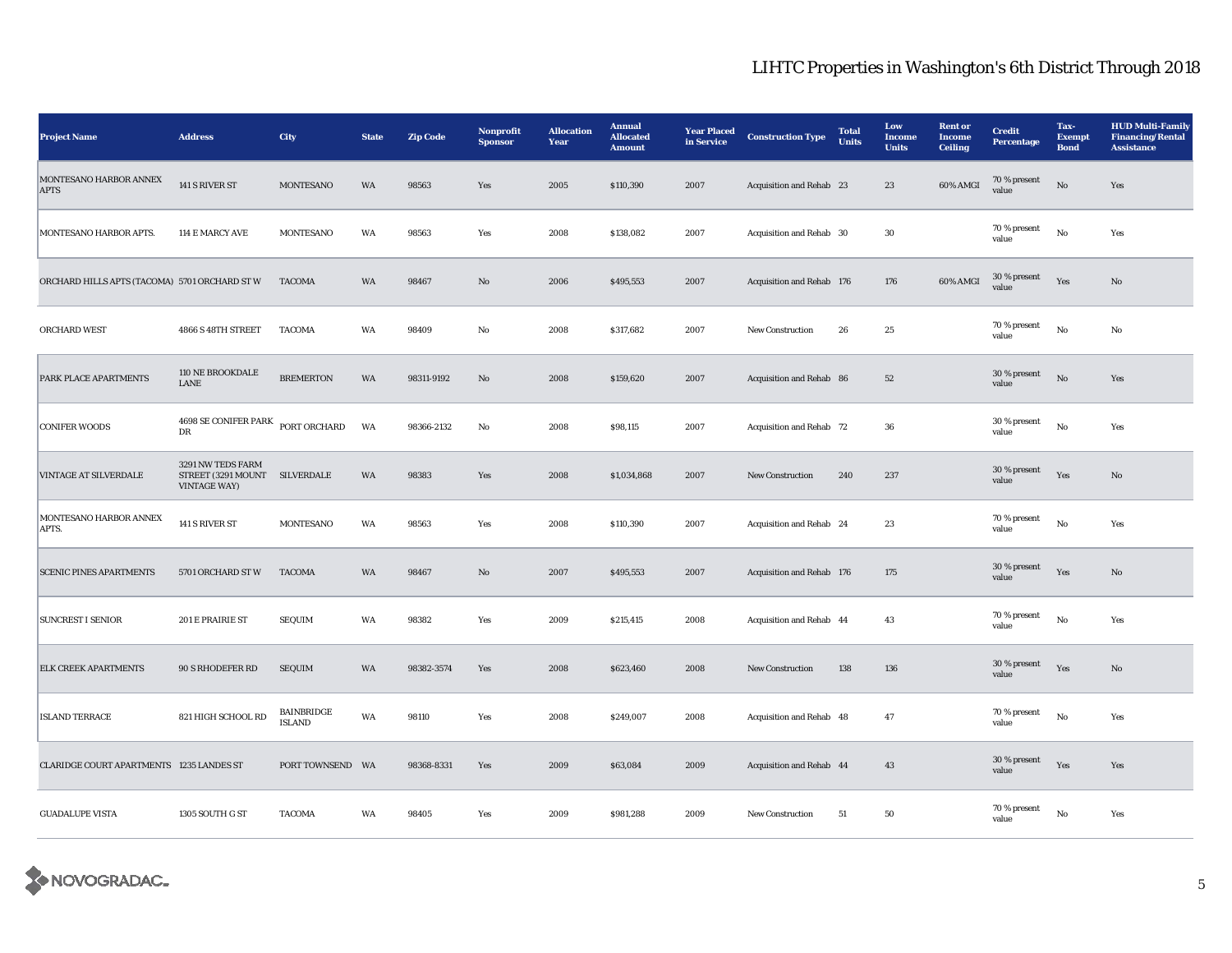| <b>Project Name</b>                                  | <b>Address</b>                                | City              | <b>State</b> | <b>Zip Code</b> | <b>Nonprofit</b><br><b>Sponsor</b> | <b>Allocation</b><br>Year | <b>Annual</b><br><b>Allocated</b><br><b>Amount</b> | <b>Year Placed</b><br>in Service | <b>Construction Type</b> | <b>Total</b><br><b>Units</b> | Low<br><b>Income</b><br><b>Units</b> | <b>Rent or</b><br><b>Income</b><br><b>Ceiling</b> | <b>Credit</b><br><b>Percentage</b> | Tax-<br><b>Exempt</b><br><b>Bond</b> | <b>HUD Multi-Family</b><br><b>Financing/Rental</b><br><b>Assistance</b> |
|------------------------------------------------------|-----------------------------------------------|-------------------|--------------|-----------------|------------------------------------|---------------------------|----------------------------------------------------|----------------------------------|--------------------------|------------------------------|--------------------------------------|---------------------------------------------------|------------------------------------|--------------------------------------|-------------------------------------------------------------------------|
| HANCOCK STREET APARTMENTS 620 HANCOCK ST             |                                               | PORT TOWNSEND WA  |              | 98368-2452      | Yes                                | 2009                      | \$51,155                                           | 2009                             | Acquisition and Rehab 24 |                              | 24                                   |                                                   | 30 % present<br>value              | Yes                                  | Yes                                                                     |
| MOUNTAIN VIEW COURT<br><b>APARTMENTS</b>             | 303 S 5TH AVE                                 | <b>SEQUIM</b>     | WA           | 98382-3735      | $_{\rm No}$                        | 2009                      | \$153,695                                          | 2009                             | Acquisition and Rehab 72 |                              | $71\,$                               |                                                   | 30 % present<br>value              | Yes                                  | Yes                                                                     |
| ANNOBEE APARTMENTS, THE                              | 319 NORTH I STREET                            | <b>TACOMA</b>     | WA           | 98403           | $\mathbf{N}\mathbf{o}$             | 2000                      | \$258,000                                          | 2000                             | Acquisition and Rehab 43 |                              | 43                                   |                                                   | 70 % present<br>value              | $\rm No$                             | $\mathbf{No}$                                                           |
| CEDAR HEIGHTS APARTMENTS                             | 333 LIPPERT DRIVE<br><b>WEST</b>              | PORT ORCHARD      | WA           | 98366           | Yes                                | 2001                      | \$98,116                                           | 2001                             | Acquisition and Rehab 51 |                              | 50                                   |                                                   | 70 % present<br>value              | $_{\rm No}$                          | Yes                                                                     |
| DANWOOD APARTMENTS                                   | 9701 DANWOOD LANE<br>$\ensuremath{\text{NW}}$ | <b>SILVERDALE</b> | WA           | 98383           | Yes                                | 2001                      | \$106,987                                          | 2001                             | Acquisition and Rehab 40 |                              | 39                                   |                                                   | 70 % present<br>value              | $\rm \bf No$                         | Yes                                                                     |
| <b>EMERSON MANOR</b>                                 | 703 SIMPSON AVE                               | HOQUIAM           | WA           | 98550           | No                                 | 2001                      | \$348,000                                          | 2001                             | Acquisition and Rehab 59 |                              | 58                                   | 60% AMGI                                          | 70 % present<br>value              | $_{\rm No}$                          | Yes                                                                     |
| <b>EMMONS APARTMENTS</b>                             | 802 SOUTH J STREET                            | <b>TACOMA</b>     | WA           | 98405-4107      | Yes                                | 2001                      | \$257,400                                          | 2001                             | New Construction         | $\bf{22}$                    | $22\,$                               |                                                   | 70 % present<br>value              | $\rm No$                             | Yes                                                                     |
| MLK NEW LOOK SENIOR<br>HOUSING                       | 1102 SOUTH 11TH<br><b>STREET</b>              | <b>TACOMA</b>     | WA           | 98405           | No                                 | 1999                      | \$482,043                                          | 2001                             | New Construction         | 50                           | 48                                   | 50% AMGI                                          | 70 % present<br>value              | No                                   | No                                                                      |
| <b>LIBERTY BAY APARTMENTS</b>                        | 4010 PETERSVILLE<br><b>ROAD</b>               | <b>BREMERTON</b>  | WA           | 98310           |                                    | 2002                      | \$124,724                                          | 2001                             | <b>New Construction</b>  | 16                           | 16                                   |                                                   | 70 % present<br>value              | No                                   | Yes                                                                     |
| HERITAGE APARTMENTS                                  | 105 LIPPERT DRIVE<br><b>WEST</b>              | PORT ORCHARD      | WA           | 98366           | No                                 | 2002                      | \$81,880                                           | 2002                             | Acquisition and Rehab 56 |                              | 56                                   |                                                   | 30 % present<br>value              | $_{\rm No}$                          | Yes                                                                     |
| <b>VIEWMONT EAST</b>                                 | 1900 PIONEER LANE SE PORT ORCHARD             |                   | WA           | 98366           | No                                 | 2002                      | \$101,004                                          | 2002                             | Acquisition and Rehab 77 |                              | 76                                   |                                                   | 30 % present<br>value              | $\mathbf{N}\mathbf{o}$               | Yes                                                                     |
| ELIZA MCCABE TOWNHOMES                               | 2315 YAKIMA AVENUE<br>SOUTH                   | <b>TACOMA</b>     | WA           | 98405           | Yes                                | 2003                      | \$468,000                                          | 2003                             | New Construction         | 41                           | 40                                   |                                                   | 70 % present<br>value              | $_{\rm No}$                          | Yes                                                                     |
| HILLSIDE GARDEN TOWNHOMES 1708 SOUTH G STREET TACOMA |                                               |                   | WA           | 98405           | Yes                                | 2003                      | \$292,500                                          | 2003                             | New Construction         | 26                           | 25                                   |                                                   | 70 % present<br>value              | $\rm No$                             | Yes                                                                     |
| HILLSIDE TERRACE PHASE I                             | 2327 COURT G                                  | <b>TACOMA</b>     | WA           | 98405           | No                                 | 2004                      | \$114,672                                          | 2003                             | Acquisition and Rehab 21 |                              | 21                                   |                                                   | 30 % present<br>value              | No                                   | No                                                                      |

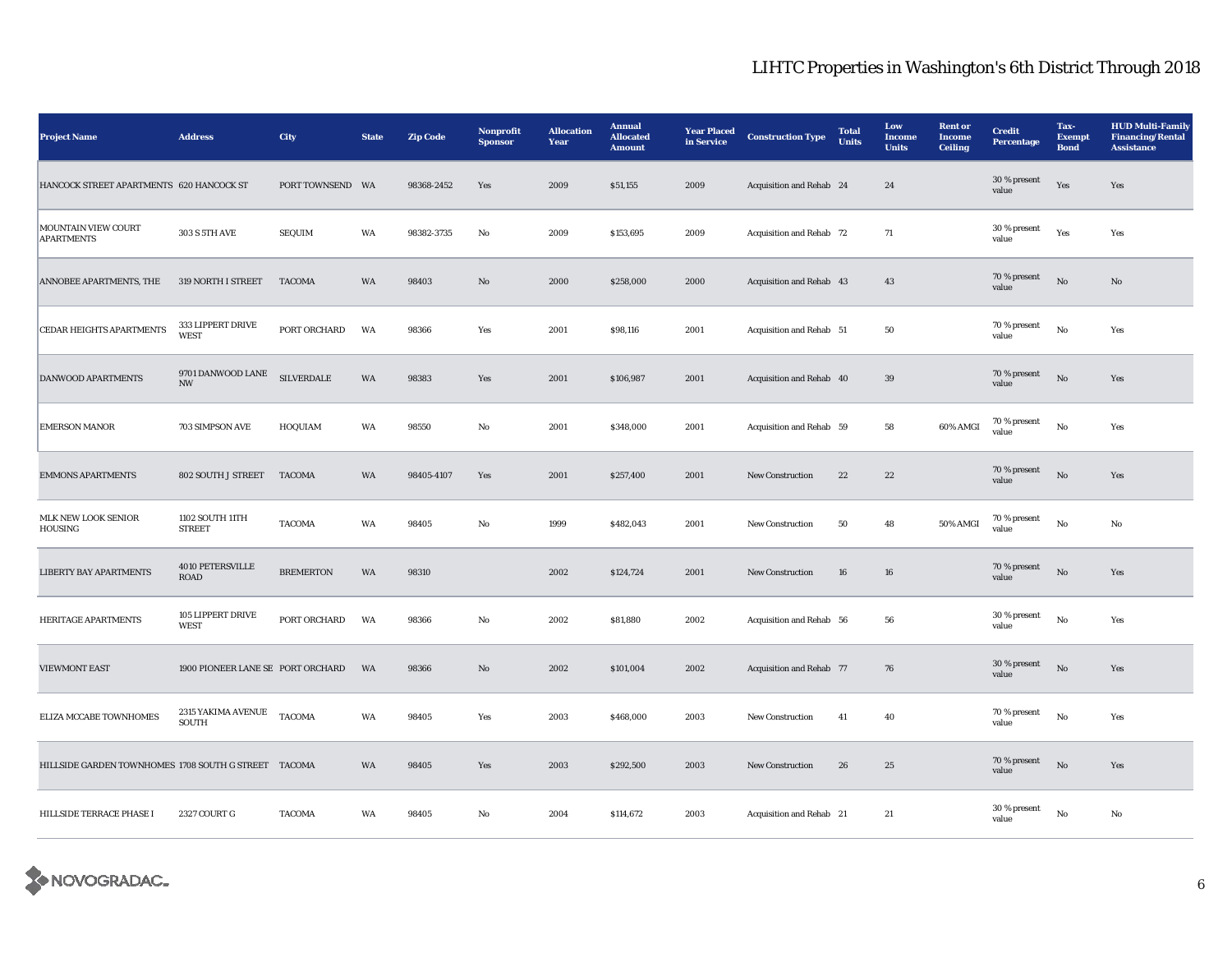| <b>Project Name</b>                           | <b>Address</b>                          | City             | <b>State</b> | <b>Zip Code</b> | Nonprofit<br><b>Sponsor</b> | <b>Allocation</b><br>Year | <b>Annual</b><br><b>Allocated</b><br><b>Amount</b> | <b>Year Placed</b><br>in Service | <b>Construction Type</b>  | <b>Total</b><br><b>Units</b> | Low<br><b>Income</b><br><b>Units</b> | <b>Rent</b> or<br><b>Income</b><br><b>Ceiling</b> | <b>Credit</b><br><b>Percentage</b> | Tax-<br><b>Exempt</b><br><b>Bond</b> | <b>HUD Multi-Family</b><br><b>Financing/Rental</b><br><b>Assistance</b> |
|-----------------------------------------------|-----------------------------------------|------------------|--------------|-----------------|-----------------------------|---------------------------|----------------------------------------------------|----------------------------------|---------------------------|------------------------------|--------------------------------------|---------------------------------------------------|------------------------------------|--------------------------------------|-------------------------------------------------------------------------|
| HOSTMARK AT VILLAGE COVE                      | 703 NE HOSTMARK<br><b>STREET</b>        | <b>POULSBO</b>   | WA           | 98370           | Yes                         | 2004                      | \$259,547                                          | 2003                             | Acquisition and Rehab 120 |                              | 119                                  |                                                   | 30 % present<br>value              | $\rm \bf No$                         | Yes                                                                     |
| <b>NOR WEST VILLAGE</b>                       | 1921 SHERMAN ST                         | PORT TOWNSEND WA |              | 98368           | Yes                         | 2003                      | \$72,003                                           | 2003                             | Acquisition and Rehab 30  |                              | 29                                   |                                                   | 70 % present<br>value              | $_{\rm No}$                          | Yes                                                                     |
| NORWEGIAN WOOD<br><b>APARTMENTS</b>           | 3405 ERICKSON ROAD GIG HARBOR           |                  | WA           | 98335           | Yes                         | 2004                      | \$88,811                                           | 2003                             | Acquisition and Rehab 40  |                              | 39                                   |                                                   | 70 % present<br>value              | $\rm \bf No$                         | Yes                                                                     |
| <b>VIEWCREST VILLAGE</b><br><b>APARTMENTS</b> | 3401 SPRUCE AVE                         | <b>BREMERTON</b> | WA           | 98310-3552      | No                          | 2003                      | \$550,097                                          | 2003                             | Acquisition and Rehab 300 |                              | 294                                  |                                                   | 30 % present<br>value              | Yes                                  | No                                                                      |
| <b>COTTAGE BAY APARTMENTS</b>                 | 2500 NE MCWILLIAMS<br><b>ROAD</b>       | <b>BREMERTON</b> | WA           | 98311-9503      | No                          | 2005                      | \$336,322                                          | 2004                             | Acquisition and Rehab 172 |                              | 169                                  |                                                   | 30 % present<br>value              | Yes                                  | No                                                                      |
| <b>LOWER ELWHA HOMES I</b>                    | 60 LILU LANE                            | PORT ANGELES     | WA           | 98363           | No                          | 2011                      | \$373,856                                          | 2010                             | New Construction          | 20                           | 20                                   |                                                   | 70 % present<br>value              | $_{\rm No}$                          | Yes                                                                     |
| QUI NAI ELT HOMES I                           | 112 QUI NAI ELT<br><b>VILLAGE DRIVE</b> | <b>TAHOLAH</b>   | WA           | 98587           | No                          | 2010                      | \$686,335                                          | 2010                             | New Construction          | $35\,$                       | $35\,$                               |                                                   | 70 % present<br>value              | $\rm No$                             | No                                                                      |
| CATHERINE OF SIENA VILLAGE 351 FOUNDERS WAY   |                                         | <b>FORKS</b>     | WA           | 98331           | Yes                         | 2011                      | \$618,300                                          | 2011                             | New Construction          | $30\,$                       | $30\,$                               |                                                   | 70 % present<br>value              | $_{\rm No}$                          | Yes                                                                     |
| <b>BAY VISTA SOUTH</b>                        | 4417 CONCH ST                           | <b>BREMERTON</b> | WA           | 98312           | No                          | 2012                      | \$1,399,481                                        | 2011                             | <b>New Construction</b>   | 68                           | 68                                   |                                                   | 70 % present<br>value              | $\rm No$                             | Yes                                                                     |
| NEW TACOMA PHASE I                            | 1709 SOUTH G ST                         | <b>TACOMA</b>    | WA           | 98405           | Yes                         | 2011                      | \$768,572                                          | 2011                             | New Construction          | $75\,$                       | 74                                   |                                                   | 30 % present<br>value              | Yes                                  | Yes                                                                     |
| <b>GARDEN COURT APARTMENTS</b>                | 61 GARDEN COURT RD                      | PORT HADLOCK     | WA           | 98339           | No                          | 2011                      | \$0\$                                              | 2011                             | Acquisition and Rehab 40  |                              | 39                                   |                                                   | <b>TCEP</b> only                   | $\mathbf{N}\mathbf{o}$               | Yes                                                                     |
| <b>SEA BREEZE APTS</b>                        | 525 MCCURDY RD                          | <b>SEQUIM</b>    | WA           | 98382           | Yes                         | 2009                      | \$692,007                                          | 2011                             | New Construction          | 41                           | 41                                   | 60% AMGI TCEP only                                |                                    | No                                   | $\mathbf{No}$                                                           |
| SEA BREEZE APARTMENTS                         | 525 W. MCCURDY RD                       | <b>SEQUIM</b>    | WA           | 98382           | Yes                         | 2012                      | \$0\$                                              | 2011                             | <b>New Construction</b>   | 42                           | 41                                   |                                                   | Not Indicated                      | No                                   | No                                                                      |
| <b>SUMMIT AT BAY VISTA</b>                    | 4650 BAY VISTA BLVD. BREMERTON          |                  | WA           | 98312           | No                          | 2011                      | \$100                                              | 2011                             | New Construction          | 83                           | 82                                   |                                                   | 70 % present<br>value              | No                                   | Yes                                                                     |

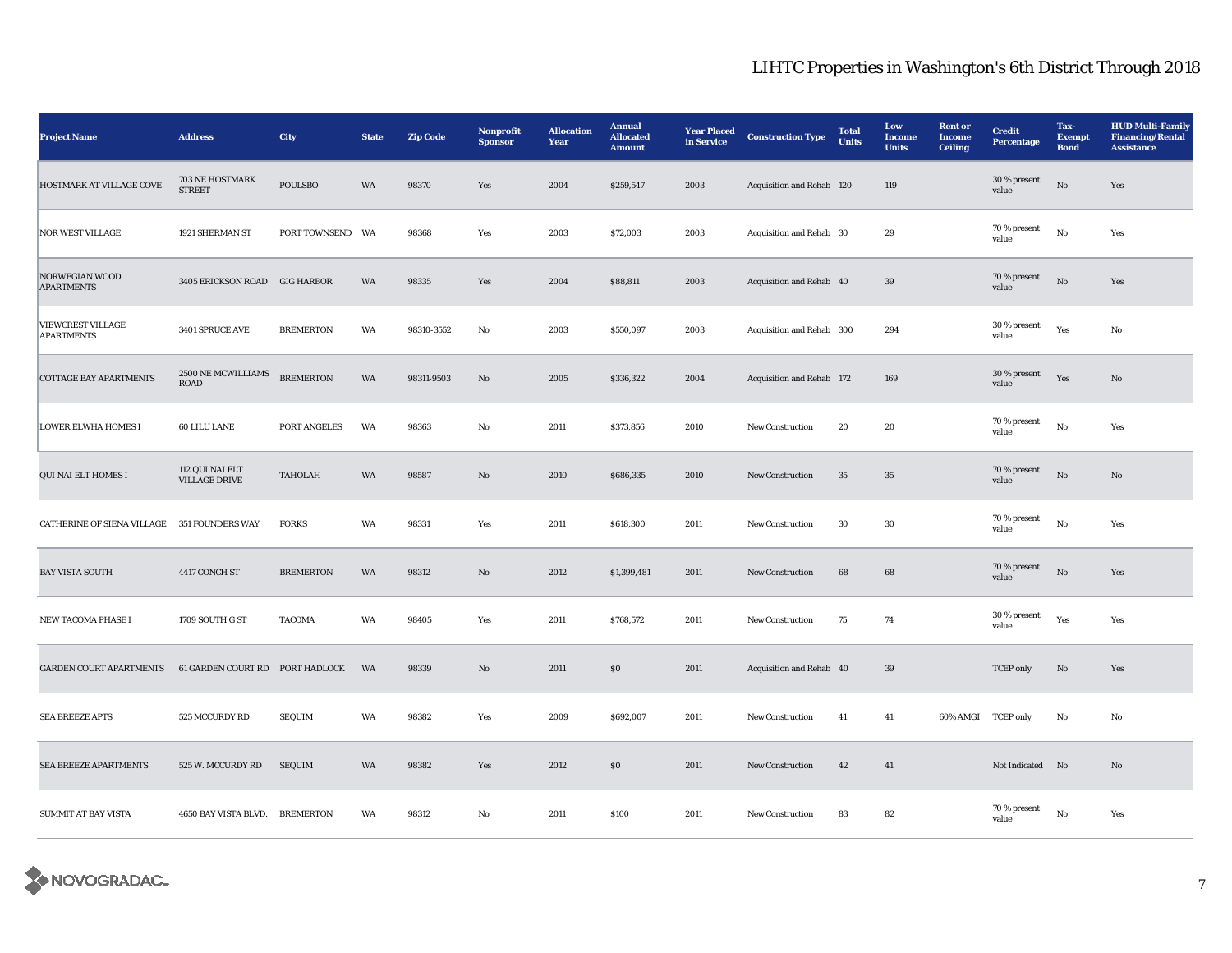| <b>Project Name</b>                              | <b>Address</b>                             | City             | <b>State</b> | <b>Zip Code</b> | <b>Nonprofit</b><br><b>Sponsor</b> | <b>Allocation</b><br>Year | <b>Annual</b><br><b>Allocated</b><br><b>Amount</b> | <b>Year Placed</b><br>in Service | <b>Construction Type</b>  | <b>Total</b><br><b>Units</b> | Low<br><b>Income</b><br><b>Units</b> | <b>Rent</b> or<br><b>Income</b><br><b>Ceiling</b> | <b>Credit</b><br>Percentage | Tax-<br><b>Exempt</b><br><b>Bond</b> | <b>HUD Multi-Family</b><br><b>Financing/Rental</b><br><b>Assistance</b> |
|--------------------------------------------------|--------------------------------------------|------------------|--------------|-----------------|------------------------------------|---------------------------|----------------------------------------------------|----------------------------------|---------------------------|------------------------------|--------------------------------------|---------------------------------------------------|-----------------------------|--------------------------------------|-------------------------------------------------------------------------|
| <b>BAY VISTA WEST</b>                            | 5670 KITSAP WAY                            | <b>BREMERTON</b> | WA           | 98312           | No                                 | 2013                      | \$1,390,169                                        | 2012                             | <b>New Construction</b>   | 69                           | 69                                   |                                                   | 70 % present<br>value       | $\rm No$                             | Yes                                                                     |
| HARBOR VIEW MANOR                                | 919 SOUTH FAWCETT<br>AVE                   | <b>TACOMA</b>    | WA           | 98402           | Yes                                | 2013                      | \$1,380,241                                        | 2013                             | Acquisition and Rehab 169 |                              | 159                                  |                                                   | 70 % present<br>value       | $_{\rm No}$                          | Yes                                                                     |
| <b>LOWER ELWHA HOMES II</b>                      | 20 LILU LANE                               | PORT ANGELES     | WA           | 98363           | No                                 | 2013                      | \$490,030                                          | 2013                             | <b>New Construction</b>   | 25                           | 25                                   |                                                   | 70 % present<br>value       | No                                   | No                                                                      |
| <b>VILLAGE GREEN SENIOR</b><br><b>HOUSING</b>    | <b>10878 NE WEST</b><br><b>KINGSTON RD</b> | <b>KINGSTON</b>  | WA           | 98346           | No                                 | 2014                      | \$717,362                                          | 2013                             | <b>New Construction</b>   | 35                           | 34                                   |                                                   | $70\,\%$ present<br>value   | No                                   | No                                                                      |
| <b>VINTAGE AT TACOMA</b>                         | 4028 S. LAWRENCE ST TACOMA                 |                  | WA           | 98409           | Yes                                | 2012                      | \$911,328                                          | 2013                             | <b>New Construction</b>   | 231                          | 229                                  | 60% AMGI                                          | 30 % present<br>value       | Yes                                  | $\mathbf{N}\mathbf{o}$                                                  |
| <b>ELMA GARDENS APARTMENTS</b>                   | 309 E MARTIN STREET ELMA                   |                  | WA           | 98541           | Yes                                | 2004                      | \$76,463                                           | 2004                             | Acquisition and Rehab 36  |                              | 35                                   |                                                   | 70 % present<br>value       | $\rm No$                             | Yes                                                                     |
| <b>FJORD VISTA II FAMILY</b><br>HOUSING          | 19495 - IST AVENUE NE POULSBO              |                  | WA           | 98370           | No                                 | 2004                      | \$95,287                                           | 2004                             | <b>New Construction</b>   | 16                           | 16                                   |                                                   | 70 % present<br>value       | $\rm No$                             | Yes                                                                     |
| HILLSIDE TERRACE PHASE II                        | 2324 SOUTH G STREET TACOMA                 |                  | WA           | 98405           | No                                 | 2004                      | \$292,500                                          | 2004                             | <b>New Construction</b>   | $\bf 25$                     | 25                                   |                                                   | 70 % present<br>value       | No                                   | Yes                                                                     |
| <b>LAUREL HEIGHTS</b>                            | 1640 20TH STREET                           | PORT TOWNSEND WA |              | 98368           | No                                 | 2004                      | \$585,000                                          | 2004                             | New Construction          | 51                           | ${\bf 50}$                           |                                                   | 70 % present<br>value       | $\rm No$                             | $\mathbf{No}$                                                           |
| PORT ORCHARD VISTA                               | 900 MITCHELL AVE                           | PORT ORCHARD     | WA           | 98366           | $_{\rm No}$                        | 2004                      | \$369,000                                          | 2004                             | New Construction          | 42                           | 41                                   |                                                   | 70 % present<br>value       | $_{\rm No}$                          | Yes                                                                     |
| <b>CONIFER SOUTH APARTMENTS 5234 S WARNER ST</b> |                                            | <b>TACOMA</b>    | WA           | 98409           | No                                 | 2005                      | \$48,448                                           | 2005                             | Acquisition and Rehab 32  |                              | 31                                   |                                                   | 30 % present<br>value       | $\rm No$                             | Yes                                                                     |
| <b>FRANK CHOPP PLACE</b>                         | 704 CHESTER AVENUE BREMERTON               |                  | WA           | 98337           | Yes                                | 2007                      | \$582,400                                          | 2005                             | Acquisition and Rehab 57  |                              | 56                                   |                                                   | 70 % present<br>value       | No                                   | Yes                                                                     |
| HILLSIDE TERRACE 1500 BLOCK 1500 SOUTH G ST      |                                            | <b>TACOMA</b>    | WA           | 98405           | No                                 | 2006                      | \$216,000                                          | 2005                             | New Construction          | ${\bf 16}$                   | ${\bf 16}$                           |                                                   | 70 % present<br>value       | $\rm No$                             | Yes                                                                     |
| <b>BAY TERRACE</b>                               | 2500 S G ST                                | <b>TACOMA</b>    | WA           | 98405           | No                                 | 2014                      | \$898,779                                          | 2014                             | New Construction          | 70                           | 70                                   |                                                   | 30 % present<br>value       | No                                   | No                                                                      |

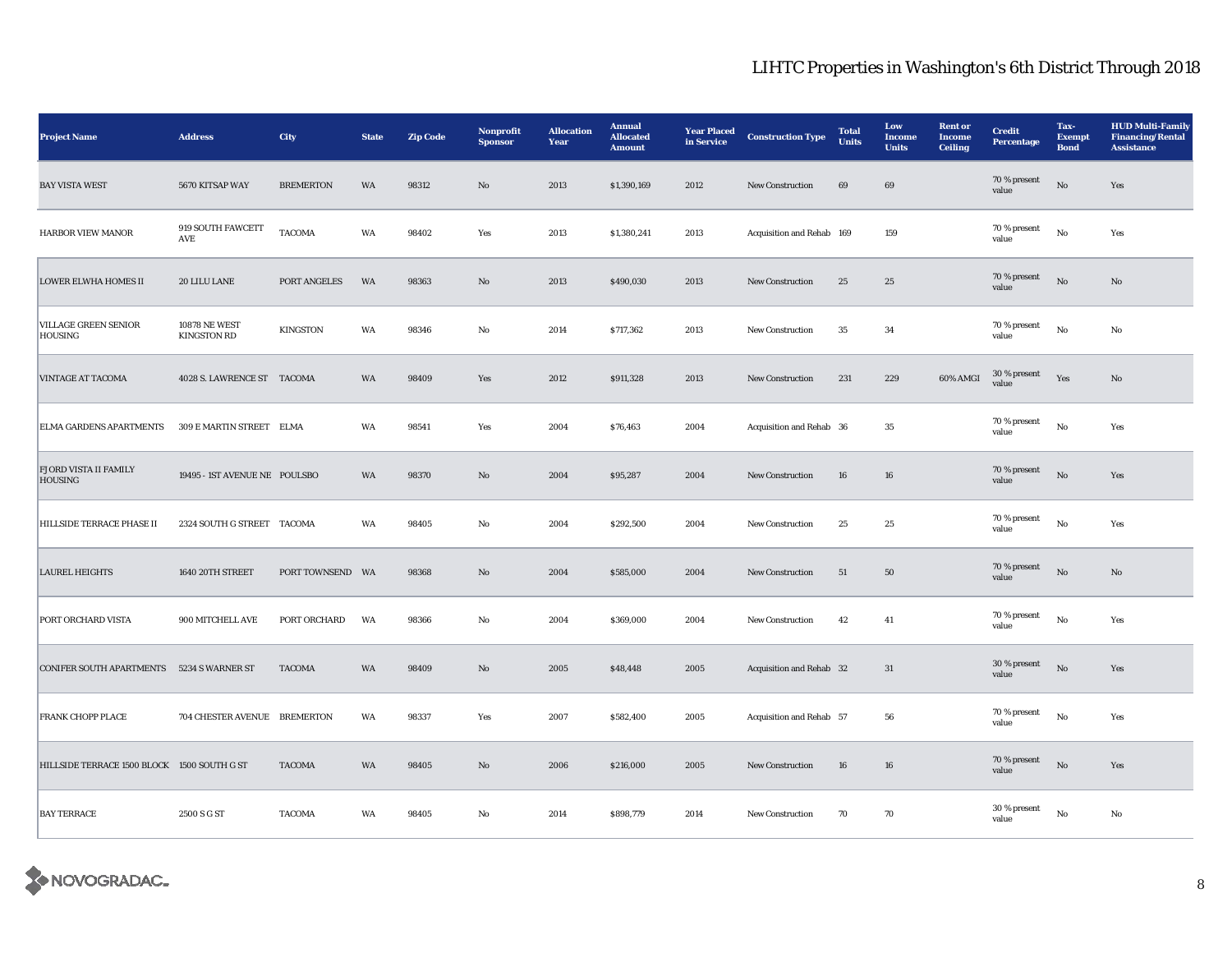| <b>Project Name</b>                                        | <b>Address</b>                     | City             | <b>State</b> | <b>Zip Code</b> | Nonprofit<br><b>Sponsor</b> | <b>Allocation</b><br>Year | <b>Annual</b><br><b>Allocated</b><br><b>Amount</b> | <b>Year Placed</b><br>in Service | <b>Construction Type</b>  | <b>Total</b><br><b>Units</b> | Low<br><b>Income</b><br><b>Units</b> | <b>Rent or</b><br><b>Income</b><br><b>Ceiling</b> | <b>Credit</b><br>Percentage | Tax-<br><b>Exempt</b><br><b>Bond</b> | <b>HUD Multi-Family</b><br><b>Financing/Rental</b><br><b>Assistance</b> |
|------------------------------------------------------------|------------------------------------|------------------|--------------|-----------------|-----------------------------|---------------------------|----------------------------------------------------|----------------------------------|---------------------------|------------------------------|--------------------------------------|---------------------------------------------------|-----------------------------|--------------------------------------|-------------------------------------------------------------------------|
| PEARL ON OYSTER BAY                                        | 550 RUSSELL ROAD                   | <b>BREMERTON</b> | WA           | 98312           | Yes                         | 2014                      | \$1,115,262                                        | 2014                             | <b>New Construction</b>   | 81                           | 80                                   |                                                   | 70 % present<br>value       | $_{\rm No}$                          | No                                                                      |
| SAIL RIVER LONGHOUSE                                       | 181 SAIL RIVER<br>HEIGHTS DR.      | <b>NEAH BAY</b>  | WA           | 98357           | No                          | 2014                      | \$421,428                                          | 2014                             | New Construction          | 21                           | 21                                   |                                                   | 70 % present<br>value       | $\mathbf{No}$                        | No                                                                      |
| <b>NATIVITY HOUSE</b>                                      | 1411 SOUTH YAKIMA<br><b>AVENUE</b> | <b>TACOMA</b>    | WA           | 98405           | Yes                         | 2015                      | \$845,870                                          | 2014                             | Not Indicated             | 50                           | 50                                   |                                                   | 70 % present<br>value       | No                                   |                                                                         |
| MARKET STREET APARTMENTS                                   | 1314 MARKET STREET                 | <b>TACOMA</b>    | WA           | 98402           | No                          | 2015                      | \$760,761                                          | 2015                             | Acquisition and Rehab 125 |                              | 124                                  |                                                   | Not Indicated               |                                      | No                                                                      |
| <b>MASON AVENUE APARTMENTS</b>                             | 3808 S. MASON AVENUE TACOMA        |                  | WA           | 98409           | $\mathbf{No}$               | 2015                      | \$1,505,392                                        | 2015                             | New Construction          | 105                          | 103                                  |                                                   | 70 % present<br>value       |                                      | $\mathbf{N}\mathbf{o}$                                                  |
| <b>NEW TACOMA 2 SENIOR</b><br>HOUSING                      | 1709 SOUTH G STREET TACOMA         |                  | WA           | 98405           | Yes                         | 2016                      | \$874,351                                          | 2015                             | New Construction          | 40                           | 40                                   |                                                   | 70 % present<br>value       |                                      | No                                                                      |
| MARION COURT PRESERVATION<br><b>PORTFOLIO</b>              | 3500 MARION COURT BREMERTON        |                  | WA           | 98312           | No                          | 2016                      | \$538,083                                          | 2016                             | Acquisition and Rehab 125 |                              | 122                                  |                                                   | 30 % present<br>value       |                                      | No                                                                      |
| <b>RENEW THA</b>                                           | 2302 6TH AVE                       | <b>TACOMA</b>    | WA           | 98405           | No                          | 2018                      | \$2,683,970                                        | 2016                             | Acquisition and Rehab 456 |                              | 456                                  |                                                   | 30 % present<br>value       |                                      | No                                                                      |
| <b>SHAG AFFORDABLE SENIOR</b><br><b>LIVING COMMUNITIES</b> | 203 SOUTH G STREET TACOMA          |                  | WA           | 98405           | Yes                         | 2016                      | \$1,159,616                                        | 2016                             | Acquisition and Rehab 431 |                              | 423                                  |                                                   | Not Indicated               |                                      | $\mathbf{No}$                                                           |
| WINTHROP, THE                                              | 776 COMMERCE STREET TACOMA         |                  | WA           | 98402           | $_{\rm No}$                 | 2016                      | \$1,226,045                                        | 2016                             | Acquisition and Rehab 200 |                              | 198                                  |                                                   | 30 % present<br>value       |                                      | No                                                                      |
| <b>BAY TERRACE PHASE II</b>                                | 2505 S YAKIMA AVE                  | <b>TACOMA</b>    | WA           | 98405           | No                          | 2017                      | \$1,504,499                                        | 2017                             | <b>New Construction</b>   | 74                           | 74                                   |                                                   | 70 % present<br>value       |                                      | $\mathbf{N}\mathbf{o}$                                                  |
| <b>OAK TRACE</b>                                           | <b>7419 S VERDE</b>                | <b>TACOMA</b>    | WA           | 98409           | No                          | 2017                      | \$963,232                                          | 2017                             | <b>New Construction</b>   | 60                           | 58                                   |                                                   | 70 % present<br>value       |                                      | No                                                                      |
| <b>VINTAGE AT BREMERTON</b><br><b>SENIOR LIVING</b>        | 1717 SHERIDAN ROAD                 | <b>BREMERTON</b> | WA           | 98310-4659      | Yes                         | 2018                      | \$726,220                                          | 2017                             | Acquisition and Rehab 143 |                              | 142                                  |                                                   | Not Indicated               |                                      | $\mathbf{No}$                                                           |
| <b>WRIGHT PARK HOUSE</b>                                   | 401 SOUTH G STREET                 | TACOMA           | WA           | 98405           | No                          | 2017                      | \$314,322                                          | 2017                             | Acquisition and Rehab 54  |                              | 53                                   |                                                   | 30 % present<br>value       |                                      | No                                                                      |